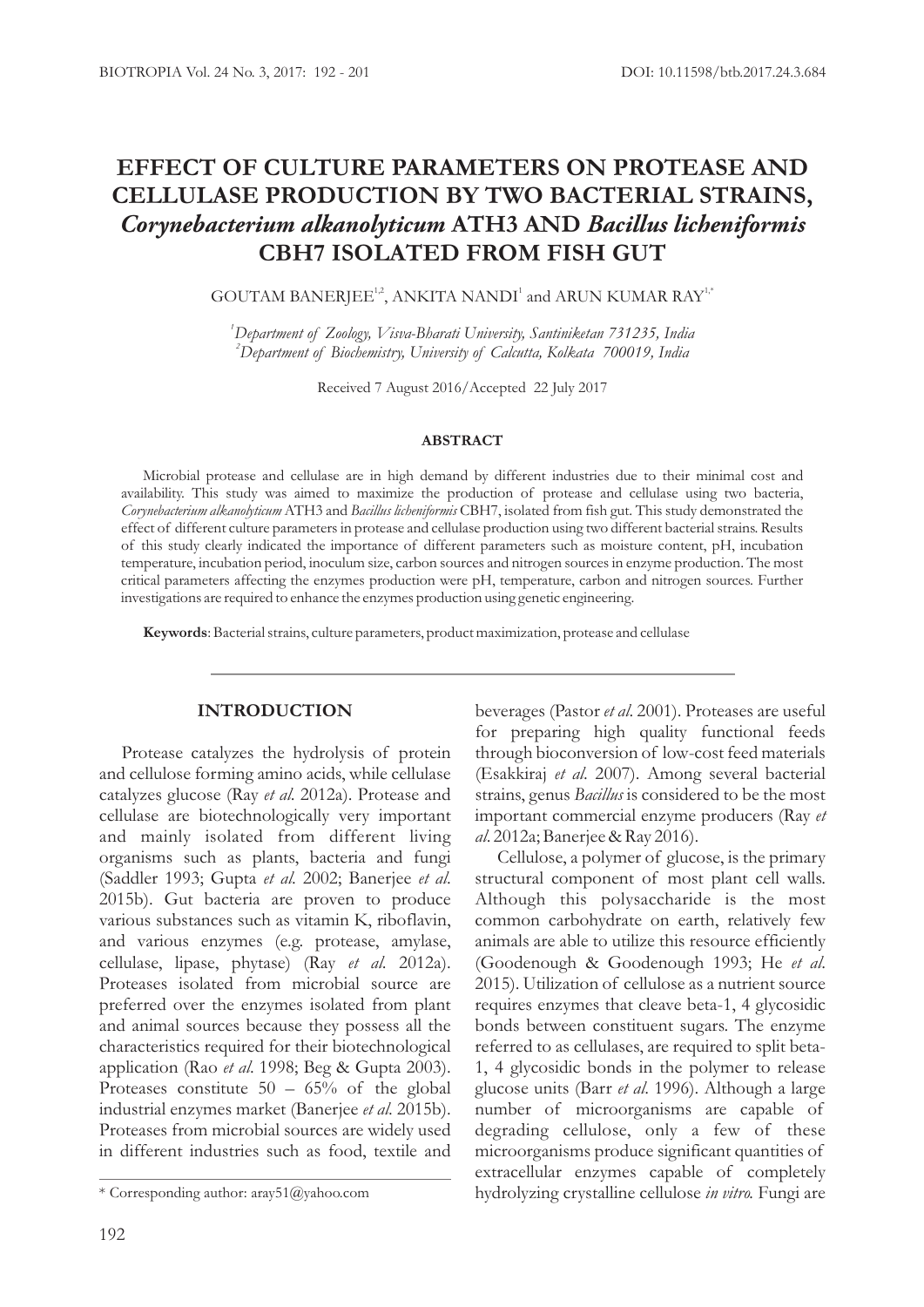the main cellulase-producing microorganisms, though a few bacteria and actinomycetes are also recently reported to be good producer of cellulase (Ray *et al*. 2012a; Lugani *et al*. 2015; Banerjee & Ray 2016).

Microbial enzymes have the advantage of large scale production using established fermentation techniques. A successful fermentation process requires favorable environmental and nutritional conditions for the microorganisms (Ray *et al*. 2007). Information on the optimum conditions for protease and cellulase production using fish gut bacteria is limited (Esakkiraj *et al.* 2007; Ray *et al*. 2007, 2012b). This study was aimed to optimize the environmental and nutritional parameters to enhance protease and cellulase production using two bacterial strains, *Corynebacterium alkanolyticum* ATH3 and *Bacillus licheniformis* CBH7, isolated from the gut of climbing perch, *Anabas testudineus*  and walking catfish, *Clarias batrachus*, respectively.

# **MATERIALS AND METHODS**

#### **Bacterial Strains and Culture Medium**

Two bacterial strains *Corynebacterium alkanolyticum* ATH3 (GenBank accession no. JX656749) and *Bacillus licheniformis* CBH7 (GenBank accession no. HQ005269) were isolated from the gut of two species of Indian airbreathing fish, i.e. climbing perch, Anabas testudineus and walking catfish, Clarias batrachus, respectively (Banerjee & Ray 2013; Banerjee *et al*. 2015a). Both isolates were cultured in Tryptone Soya Agar broth for 24 hours at 30 oC to increase the viable count. The bacterial culture medium was prepared according to Ray *et al*. (2012b).

### **Enzyme Assay**

Extracellular protease activity was assayed following the method of Walter (1984). The amount of tyrosine released in the assay medium was measured at 273 nm. Cellulase activity was estimated according to the method of Denison and Kohen (1977). The production of reducing sugar (glucose) from CMC substrate through cellulolytic activity was measured at 540 nm. One unit of specific activity is defined as amount of product released per milligram protein per milliliter enzyme per minute. Protein

concentration was determined according to Lowry *et al*. (1951) using bovine serum albumin as a standard.

# **Effect of Different Physical Parameters on Enzyme Production**

#### *Moisture content maximization*

In order to determine the optimum moisture content, bacteria were cultured in protease (peptone-gelatin) and cellulase media (carboxymethylcellulose), which were prepared by moistening the media with basal salt (elaborate basal salt) solution. Moisture content of the fermentation medium ranged from 5 to75%.

#### *Effect of pH of the medium*

Optimization of suitable pH for enzymes production was determined by culturing the bacterial strains in Tryptone Soya Agar broth at different pH ranging from 5.0 - 10.0.

#### *Incubation temperature maximization*

Optimum temperature of incubation for protease and cellulase production was determined by culturing the bacterial strains at increasing temperature ranging from 20 to 50 °C with 10 °C intervals.

### *Incubation period maximization*

Incubation period is one of the most important parameter in fermentation process. To determine the optimum incubation period, enzymes activity was measured up to 120 hours at an interval of 24 hours.

#### *Effect of inoculum size*

For this purpose, fermentation media were seeded with 1%, 2%, 3%, 4%, 5% and 6% seed culture in Tryptone Soya Agar broth.

#### *Effect of different carbon sources*

In order to optimize the suitable carbon source for enzyme production, fermentation media were prepared with different carbon sources such as glucose, maltose, sucrose, lactose, arabinose, fructose and starch. These alternative carbon sources at 0.2% level were used to replace the original carbon source in the media.

### *Effect of different nitrogen sources*

To optimize the appropriate nitrogen source, the fermentation media were supplemented with both organic (arginine, L-asparagine, tryoptone, beef extract, tyrosine, gelatin) and inorganic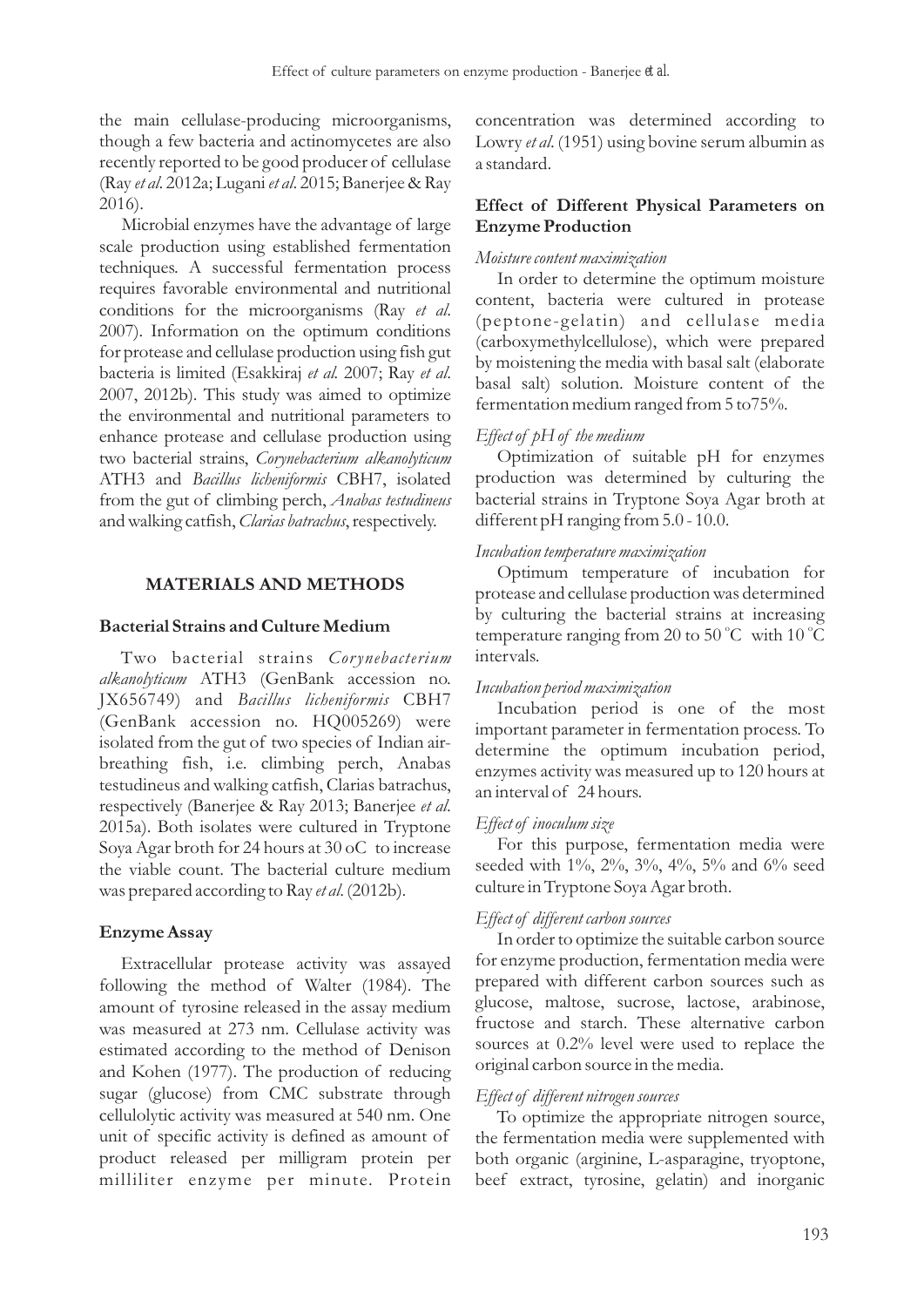(ammonium chloride, ammonium sulphate, sodium nitrate and potassium nitrate) nitrogen sources at 0.2% level replacing the original nitrogen source in the media.

## **Statistical Analysis**

The analysis of variance for different values was carried out in Microsoft Excel 2007. One way ANOVA followed by Duncan's Multiple Range Test (Duncan 1955) was conducted at significance level of  $p < 0.05$ .

### **RESULTS AND DISCUSSION**

Protease and cellulase production using the two bacterial strains at different moisture content (5 - 75%) are tabulated in Table 1.

Protease production using the two bacterial strains was the highest at 10% moisture content (3.79± 0.155 U in *Corynebacterium alkanolyticum* ATH3 and 2.16±0.132 U in *Bacillus licheniformis* CBH7). Maximum cellulase activity was recorded at 15% moisture content (8.34±0.144 U in *C*. *alkanolyticum* ATH3 and 6.17±0.115 U in *B. licheniformis* CBH7). Medium maximization was the first and foremost step to enhance enzymes production in laboratory experiments and in fermentation industries. Each and every element should be in a proper amount to fulfill the

metabolic process requirements to supply sufficient energy for maximum biomass production (Ray *et al*. 2012b). Cellulase production reached the maximum level using two bacterial strains *Bacillus subtilis* and *Bacillus circulans*  at 10% moisture content (Ray *et al*. 2007). Protease production reached the optimum level using *Bacillus cereus* AT at 120% moisture content (Vijayaraghavan *et al*. 2014). Moisture content was a crucial factor for producing bacterial extracellular enzyme, because water was required for growth, metabolic activities and biochemical process. Thus, optimum moisture content was required during fermentation process.

pH of the culture medium was another important factor controlling enzyme production and activity. In the present study, protease production exhibited by *C*. *alkanolyticum* ATH3 was maximum at pH 7.5 (3.81 $\pm$ 0.096 U), whereas *B. licheniformis* CBH7 showed the highest production at pH 8.0 (2.22±0.204 U (Table 2)*.*

On the other hand, cellulase production exhibited by these two bacterial strains was recorded to be the highest at pH 7.5 (8.41±0.83 U in *C*. *alkanolyticum* ATH3 and 6.27±0.216 U in *B. licheniformis* CBH7, Table 2) and thereafter declined rapidly. Cellulase production using *Bacillus subtilis* CY5 isolated from the gastrointestinal (GI) tracts of common carp, *Cyprinus carpio* and using *B. circulans* TP3 isolated from the GI tracts of tilapia, *Oreochromis*

Moisture content  $(\%)$ Specific activity of protease  $(U<sup>1</sup>)$ Specific activity of cellulase (U<sup>2</sup>) 5 10 15 20 25 30 50 75 ATH3 CBH7 CBH7 ATH3 CBH7  $2.79 \pm 0.110$ <sup>b</sup> 3.79± 0.155<sup>a</sup> 2.63± 0.098<sup>c</sup> 1.22± 0.045<sup>d</sup>  $0.71 \pm 0.051$ <sup>e</sup>  $0.42 \pm 0.06$ <sup>f</sup>  $0.33\pm0.036$ <sup>f</sup> 0.29± 0.018<sup>g</sup> 1.24± 0.045<sup>c</sup> 2.16± 0.132<sup>a</sup> 1.71± 0.055<sup>b</sup>  $0.63 \pm 0.08$ d 0.58± 0.043<sup>d</sup> 0.49± 0.034<sup>e</sup>  $0.66 \pm 0.036$ d  $0.42 \pm 0.062$ <sup>e</sup>  $6.91 \pm 0.183$ c 7.56± 0.266<sup>b</sup> 8.34± 0.144<sup>a</sup> 4.25± 0.158<sup>d</sup> 2.45± 0.062<sup>e</sup> 2.29± 0.034<sup>e</sup> 2.04± 0.055<sup>f</sup> 1.38± 0.045<sup>g</sup> 4.18± 0.183<sup>d</sup> 5.13± 0.098<sup>b</sup> 6.17± 0.115<sup>a</sup> 4.69± 0.238<sup>c</sup> 4.31± 0.091<sup>d</sup> 3.45± 0.111<sup>f</sup> 3.88± 0.135<sup>e</sup> 2.77± 0.078<sup>g</sup>

Table 1 Effect of moisture content on enzyme production

Note: Data are presented as mean $\pm$ SEM. n = 3 replications.

Numbers followed by the same letter did not differ significantly at  $p < 0.05$ .

 $U^1 = \mu g$  of tyrosine liberated/mg protein/minute.

 $U^2 = \mu g$  of glucose liberated/mg protein/minute.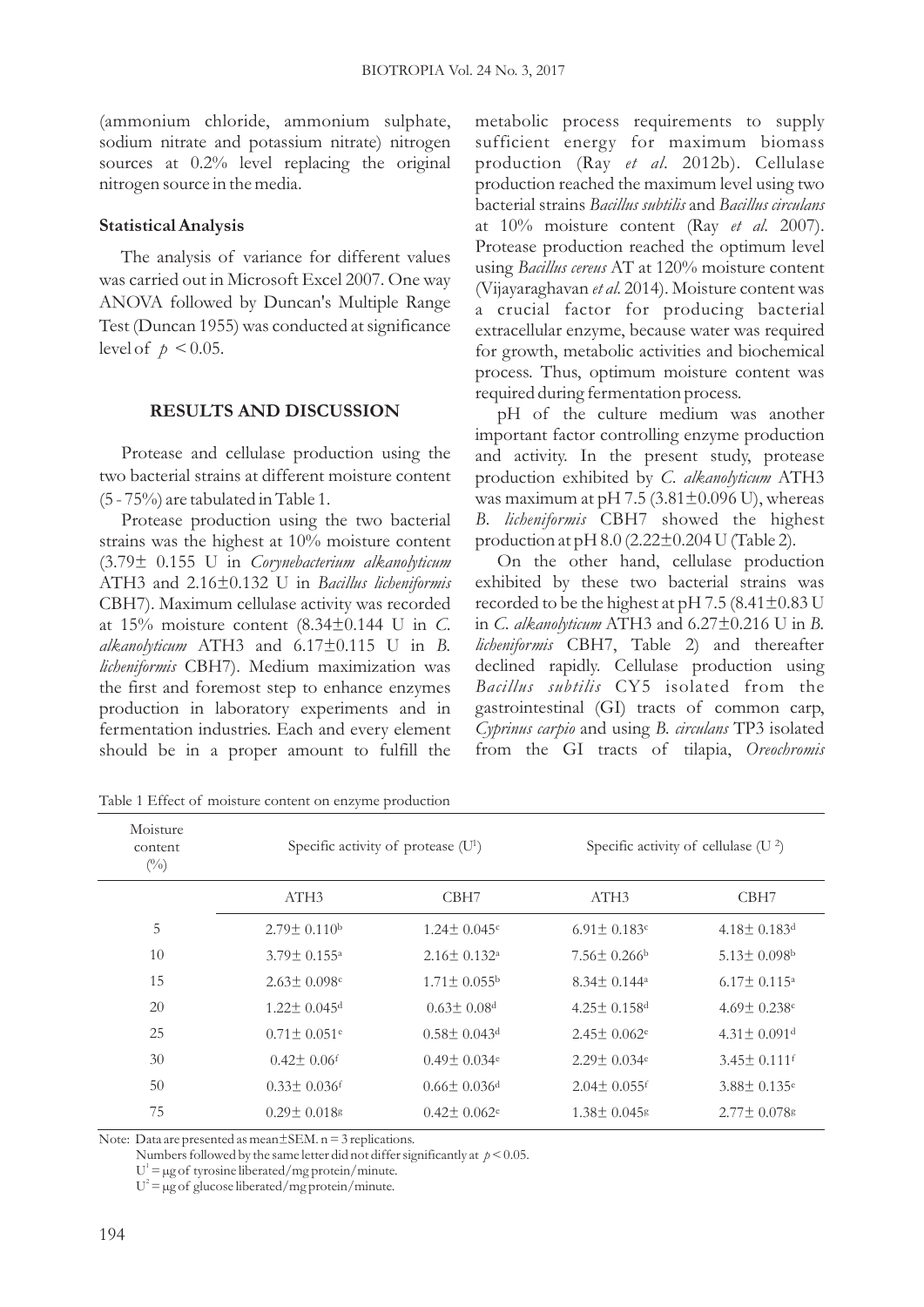Effect of culture parameters on enzyme production - Banerjee *et al.*

| pH  | Specific activity of protease $(U^1)$ |                              | Specific activity of cellulase $(U^2)$ |                               |
|-----|---------------------------------------|------------------------------|----------------------------------------|-------------------------------|
|     | ATH <sub>3</sub>                      | CBH <sub>7</sub>             | ATH <sub>3</sub>                       | CBH <sub>7</sub>              |
| 5.0 | $0.49 \pm 0.055$ f                    | $0.28 + 0.052$ <sup>f</sup>  | $2.09 + 0.075$ f                       | $2.39 + 0.249e$               |
| 5.5 | $0.58 + 0.043$                        | $0.71 \pm 0.07$ <sup>e</sup> | $3.82 + 0.17$ e                        | $2.95 + 0.301$ d              |
| 6.0 | $1.74 \pm 0.13$ <sup>d</sup>          | $1.13 + 0.052d$              | $4.90 + 0.262$ <sup>d</sup>            | $3.48 \pm 0.153$ <sup>d</sup> |
| 6.5 | $2.78 + 0.193c$                       | $1.56 \pm 0.085$ c           | $5.77 \pm 0.145$ c                     | $4.16 \pm 0.202$              |
| 7.0 | $3.45+0.16b$                          | $1.73 \pm 0.088$             | $7.55 + 0.124$                         | $5.20 \pm 0.215$              |
| 7.5 | $3.81 \pm 0.096$ <sup>a</sup>         | $1.94 + 0.134$               | $8.41 + 0.83$ <sup>a</sup>             | $6.27 + 0.216$ <sup>a</sup>   |
| 8.0 | $1.61 \pm 0.052$ d                    | $2.22 + 0.204a$              | $4.13 + 0.410e$                        | $6.09 \pm 0.705$ <sup>a</sup> |
| 8.5 | $0.86 \pm 0.021$ <sup>e</sup>         | $1.77\pm0.160b$              | $2.68 \pm 0.461$ <sup>f</sup>          | $5.10 \pm 0.306$              |
| 9.0 | $0.31 + 0.01$                         | $0.95 + 0.052$ d             | $1.43 + 0.104$                         | $4.49 + 0.514c$               |

Table 2 Effect of pH on protease and celluase production

Note: Data are presented as mean ± SEM.  $n = 3$  replications.

Numbers followed by the same letter did not differ significantly at  $p < 0.05$ .

 $U^1 = \mu g$  of tyrosine liberated/mg protein/minute.

 $U^2 = \mu g$  of glucose liberated/mg protein/minute.

*mossambicus* was higher in optimum pH range of 7.0 to 7.5 (Ray *et al*. 2007). Protease activity was maximum at pH range of 6.0 to 6.5 using two bacterial strains, *Bacillus licheniformis* BF2 isolated from the foregut of bata fish (*Labeo bata*) and *Bacillus subtilis* BH4 isolated from the hindgut of bata fish (*Labeo bata*) (Ray *et al.* 2012b). Increasing pH beyond optimum level could interfere with amino acid composition of the enzyme leading to the significant decrease of the enzyme activity (Esakkiraj *et al*. 2007). Optimum protease production using *B. subtilis* and the highest protease activity were reached at pH 10.0 (Pant *et al*. 2015). Sethi *et al*. (2013) reported optimum pH

required for producing cellulase using several soil bacterial species. In a detailed investigation, Fagade and Bamigboye (2012) also optimized culture media parameters for cellulase production. The results of their study showed that pH 7.0 was optimum for bacterial strains *Pseudomonas putida*, *Bacillus subtilis* and *Bacillus licheniformis* I, however, pH 5.5 was recorded to be the best for cellulase production using bacterial isolate *Bacillus licheniformis*II.

Incubation period is an important parameter for enzyme production by the microorganisms. Some microorganisms produce maximally in their exponential growth phase, while other

| Fermentation<br>period<br>(hours) | Specific activity of protease (U <sup>1</sup> ) |                               | Specific activity of cellulase ( $U^2$ ) |                               |
|-----------------------------------|-------------------------------------------------|-------------------------------|------------------------------------------|-------------------------------|
|                                   | ATH3                                            | CBH <sub>7</sub>              | ATH <sub>3</sub>                         | CBH <sub>7</sub>              |
| 24                                | $1.98 + 0.121$ <sup>d</sup>                     | $0.36 \pm 0.062$ <sup>d</sup> | $3.87 + 0.326$ <sup>d</sup>              | $2.14 + 0.141e$               |
| 48                                | $2.72 \pm 0.141$                                | $0.88 + 0.141c$               | $5.23 + 0.248c$                          | $2.99 \pm 0.283$ d            |
| 72                                | $3.06 \pm 0.206$                                | $1.57 + 0.262^b$              | $8.53 + 0.655$ <sup>a</sup>              | $4.58 + 0.643c$               |
| 96                                | $3.95 \pm 0.206^{\circ}$                        | $2.32 + 0.113a$               | $8.07 + 0.370$ <sup>a</sup>              | $6.42 \pm 0.471$ <sup>a</sup> |
| 120                               | $2.32 + 0.225c$                                 | $1.61 \pm 0.347$              | $6.29 + 0.266$                           | $5.47 \pm 0.481$ <sup>b</sup> |

Table 3 Effect of fermentation period on enzymes production

Note: Data are presented as mean ± SEM.  $n = 3$  replications.

Numbers followed by the same letter did not differ significantly at  $p < 0.05$ .

 $U^1 = \mu g$  of tyrosine liberated/mg protein/minute.

 $U^2 = \mu g$  of glucose liberated/mg protein/minute.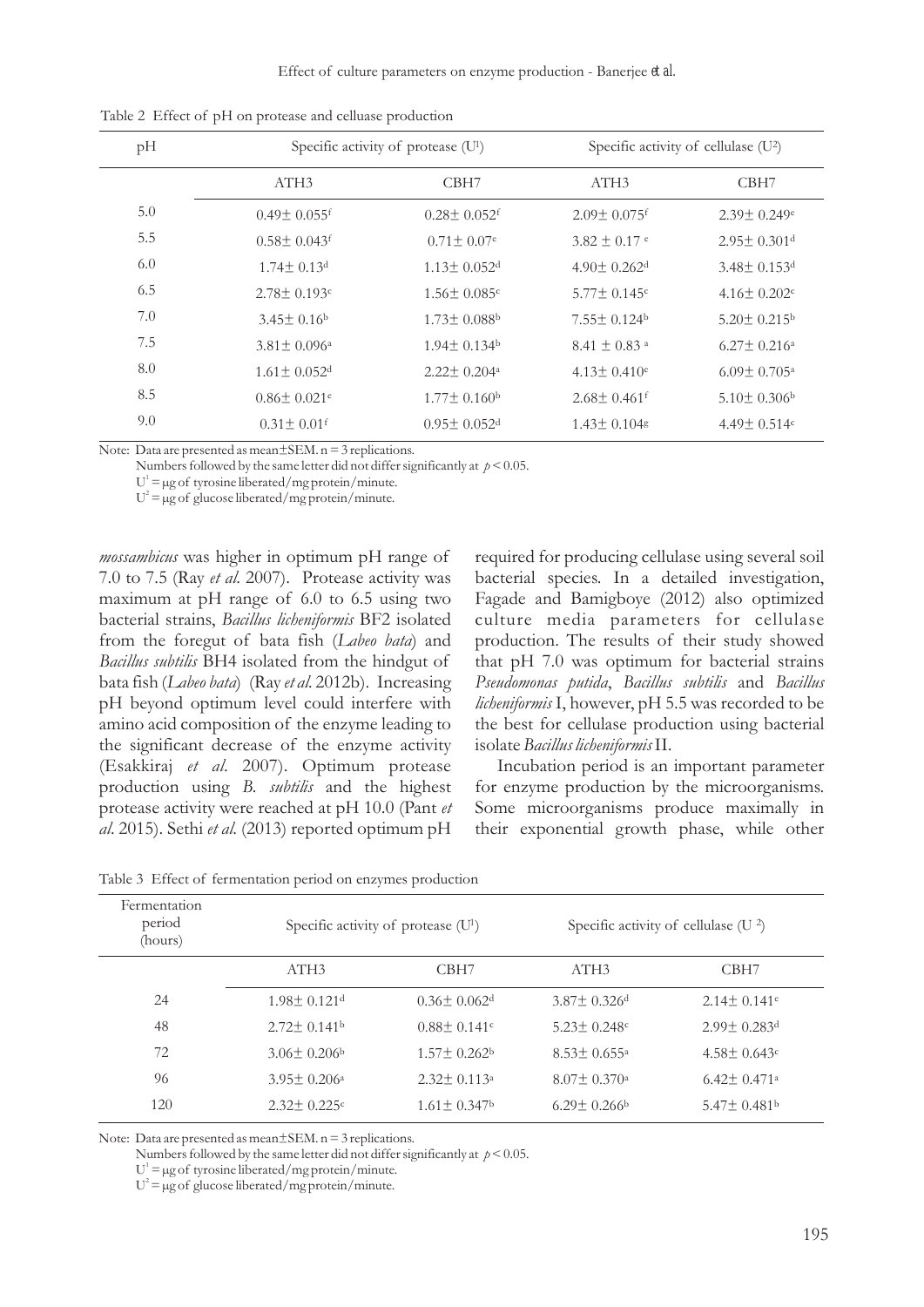microorganisms exhibited maximum production in their stationary growth phase. Bacterial strains, *C*. *alkanolyticum* ATH3 and *B. licheniformis* CBH7 exhibited the highest protease activity (3.95±0.206 U and  $2.32\pm0.113$  U, respectively) at 96 hours fermentation period (Table 3).

Cellulase production exhibited by *C*. *alkanolyticum* ATH3 was maximum at 72 hours of incubation period (8.53±0.655 U). *B. licheniformis* CBH7 exhibited maximum cellulase production at 96 hours (6.42±0.471 U) (Table 3). Singh and Kaur (2012) optimized the culture condition for cellulase production using *Bacillus sphaericus* JS1 and recorded maximum cellulase production at 48 hours of incubation period. In the year 2013, Suganthi *et al*. (2013) also optimized the culture condition of *B. licheniformis* and stated that the maximum protease production occurred at 24 hours of incubation period. The optimization of incubation period is crucial for obtaining maximum product and thus, several investigations have been conducted in this direction (Shafee *et al*. 2005; Ray *et al*. 2007; Sethi *et al*. 2013). Bacterial growth physiology (lag, log, stationary and decline phase) in liquid medium depends on incubation period. In general, maximum enzymes are produced during the log phase and then decreased rapidly due to interference of secondary metabolites.

Inoculum size is a crucial factor in fermentation process, as the duration of bacterial lag phase is highly dependent on inoculums quantity. The culture used to inoculate the fermentation medium must be in a healthy condition. In this present experiment, a wide range of inoculums size (1 to 5%) was used to get the maximum yield. Protease production by *C*. *alkanolyticum* ATH3 and *B. licheniformis* CBH7 was the highest when the inoculum size was 2%  $(4.04\pm0.132 \text{ U})$  and  $3\%$   $(2.39\pm0.243 \text{ U})$ , respectively (Table 4)*.*

Cellulase activities exhibited by *C*. *alkanolyticum* ATH3 (8.58±0.340 U) and *B. licheniformis* CBH7  $(6.51\pm0.473)$  U) were found to be the highest at 3% inoculum size (Table 4). Inoculum quantity normally used is between 3% and 10% of the medium volume (Lincoln 1960; Meyrath & Suchanek 1972; Hunt & Stieber 1986). Lincoln (1960) stressed that bacterial inocula should be transferred in the logarithmic growth phase when the cells were still metabolically active. Shafee *et al.*  (2005), however, reported that 4% is the optimum inoculum size for protease production in *B. cereus*  strain 146. Similarly, Goyal *et al*. (2014) obtained the highest cellulase activity produced by *Bacillus* sp. at 1% inoculum size using rice straw as substrate. In recent years, the effects of inoculum sizes on protease and cellulase production have been investigated and published by several researchers (Suganthi *et al*. 2013; Agarwal *et al*. 2014; Lugani *et al*. 2015).

Temperature plays a critical role in maintaining normal body physiology in all living organisms, including bacteria. Maximum protease yield by *B. licheniformis* CBH7 was observed when incubation temperature was 40 °C (2.47 $\pm$ 0.461 U), while C. *alkanolyticum*ATH3 exhibited the highest protease production at  $45^{\circ}$ C (4.18 $\pm$ 0.57 U) (Table 5).

| Inoculum size<br>$(\%)$ | Specific activity of protease (U <sup>1</sup> ) |                               | Specific activity of cellulase $(U^2)$ |                               |
|-------------------------|-------------------------------------------------|-------------------------------|----------------------------------------|-------------------------------|
|                         | ATH3                                            | CBH <sub>7</sub>              | ATH3                                   | CBH <sub>7</sub>              |
|                         | $2.98 + 0.208$                                  | $0.82 \pm 0.06$ <sup>c</sup>  | $6.23 + 0.317c$                        | $3.58 + 0.26c$                |
| 2                       | $4.04 \pm 0.132$ <sup>a</sup>                   | $1.43 + 0.2b$                 | $7.16 \pm 0.416^{\circ}$               | $5.63 \pm 0.70$               |
| 3                       | $3.10 \pm 0.384$                                | $2.39 + 0.243^{\circ}$        | $8.58 + 0.340^{\circ}$                 | $6.51 \pm 0.473$ <sup>a</sup> |
| 4                       | $0.87 \pm 0.079$ c                              | $0.98 + 0.124c$               | $3.23 \pm 0.245$ <sup>d</sup>          | $3.42 \pm 0.205$              |
| 5                       | $0.21 \pm 0.069$ <sup>d</sup>                   | $0.27 \pm 0.036$ <sup>d</sup> | $2.01 \pm 0.13^e$                      | $2.22 + 0.246$ <sup>d</sup>   |

Table 4 Effect of inoculum size on enzymes production

Note: Data are presented as mean $\pm$ SEM. n = 3 replications.

Numbers followed by the same letter did not differ significantly at  $p \le 0.05$ .

 $U^1 = \mu g$  of tyrosine liberated/mg protein/minute.

 $U^2 = \mu g$  of glucose liberated/mg protein/minute.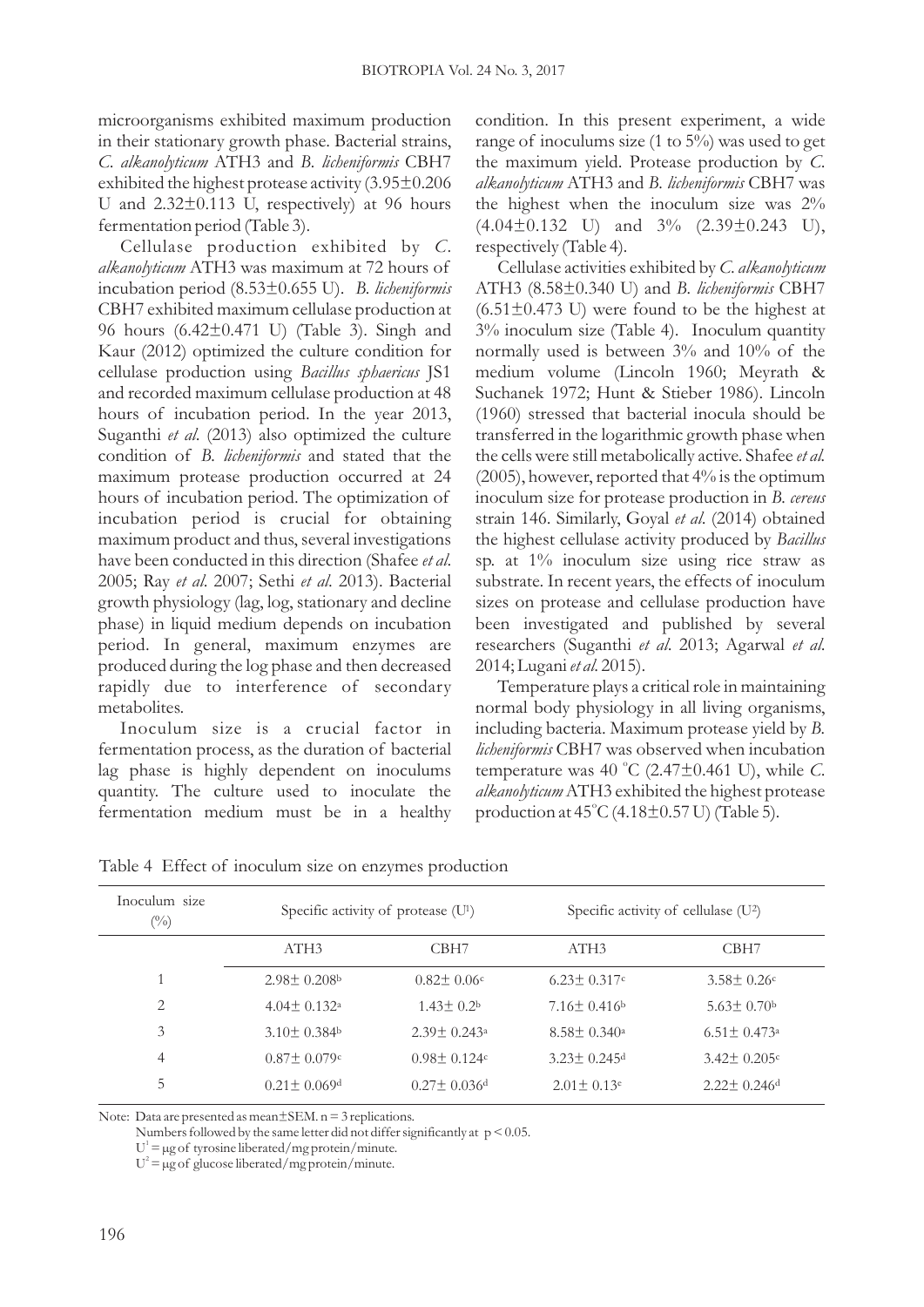Effect of culture parameters on enzyme production - Banerjee *et al.*

| Different.<br>temperature<br>(°C) | Specific activity of protease (U <sup>1</sup> ) |                             | Specific activity of cellulase $(U^2)$ |                               |
|-----------------------------------|-------------------------------------------------|-----------------------------|----------------------------------------|-------------------------------|
|                                   | ATH3                                            | CBH <sub>7</sub>            | ATH <sub>3</sub>                       | CBH7                          |
| 20                                | $0.73 \pm 0.081$ <sup>e</sup>                   | $0.46 \pm 0.043$ c          | $2.87 + 0.182$ <sup>d</sup>            | $2.72 \pm 0.25$ <sup>d</sup>  |
| 30                                | $1.45 + 0.105$ <sup>d</sup>                     | $0.79 + 0.19c$              | $5.13 + 0.228c$                        | $3.79 \pm 0.255$ c            |
| 35                                | $2.23 + 0.246c$                                 | $1.51 + 0.173$ <sup>b</sup> | $7.18 \pm 0.55$                        | $4.92 \pm 0.56$               |
| 40                                | $3.19 + 0.42^b$                                 | $2.47 + 0.158$ <sup>a</sup> | $8.66 \pm 0.762$ <sup>a</sup>          | $6.63 \pm 0.34$ <sup>a</sup>  |
| 45                                | $4.18 \pm 0.42^{\mathrm{a}}$                    | $0.88 + 0.131c$             | $5.03 \pm 0.232$ c                     | $4.42 \pm 0.482$              |
| 50                                | $1.99 + 0.19c$                                  | $0.45 + 0.072c$             | $1.89 + 0.122e$                        | $2.34 \pm 0.381$ <sup>d</sup> |

Table 5 Effect of different temperature on enzymes activity

Note: Data are presented as mean ± SEM. n = 3 replications.

Numbers followed by the same letter did not differ significantly at  $p < 0.05$ .

 $U^1 = \mu g$  of tyrosine liberated/mg protein/minute.

 $U^2 = \mu g$  of glucose liberated/mg protein/minute.

On the other hand, the highest cellulase activity exhibited by these strains was observed at  $40^{\circ}$ C (8.66±0.762 U for *C*. *alkanolyticum* ATH3 and 6.63±0.34 U for *B. licheniformis* CBH7) (Table 5). In this direction, Ray *et al*. (2007) observed and is the most effective stated that 40 °C temperature for cellulase production using *B. subtilis* CY5 and *B. circulans* TP3. Transport of enzymes to extracellular medium is lower at low temperature compared to that at high temperature (Rajoka 2004). However, at higher temperature, the high maintenance of energy requirement for cellular growth is needed due to thermal denaturation of enzymes of the metabolic pathway (Aiba *et al*. 1973), resulting in maximum production. Recently, Pant *et al*. (2015) reported 44  $\overline{C}$  as the most effective temperature for protease production using *Bacillus subtilis*. On the other hand, Sethi *et al*. (2013) optimized the cellulase production using different soil bacterial strains and reported that  $40^\circ\text{C}$  as the optimum temperature. Rasul *et al*. (2015) also isolated different bacterial strains from soil and sugar industries and optimized their cellulase production. Microorganisms grow slowly at a temperature below or above the normal growth temperature due to a reduced rate of cellular production (Ray *et al*. 2007). Therefore, it is important to maintain ambient temperature to obtain maximum production.

Effect of various carbon sources on protease and cellulase production were presented in Figure 1a and 1b, respectively*.*

Among seven carbon sources, fructose and sucrose were detected to be the most suitable carbon sources for protease production using *C*. *alkanolyticum* ATH3 (4.25±0.52 U) and *B. licheniformis* CBH7 (2.53±0.28 U). On the other hand, glucose was recorded to be more effective for cellulase production using *C*. *alkanolyticum* ATH3 (8.71±0.78 U) and *B. licheniformis* CBH7  $(6.66\pm0.61)$  U). It is well established that carbohydrates induce most of the cellulolytic enzymes in bacteria and fungi (Morikawa *et al*. 1995). Rajoka and Malik (1997) used cellulose, cellulosic residues, xylan, cellobiose and CMC as carbon sources for the enhanced production of cellulases using *Cellulomonas* strain. Juhász *et al*. (2005) reported that high cellulolytic activity could be enhanced using steam-pretreated corn stover as carbon source. Carbon sources are very important for bacterial protease and cellulase production (Sethi *et al*. 2013; Suganthi *et al*. 2013; Pant *et al*. 2015).

Nitrogen sources are the building block of amino acids and considered to be the most important parameter in enzyme production. Among various inorganic and organic nitrogen sources, tryptone was detected to be the most important nitrogen source in both protease  $(4.33\pm0.388 \text{ U and } 2.64\pm0.17 \text{ U})$  and cellulase  $(8.77\pm0.66 \text{ U and } 6.72\pm0.38 \text{ U})$  production using *C*. *alkanolyticum* ATH3 and *B. licheniformis* CBH7 (Fig. 2a & 2b)*.*

Recently, Lugani *et al*. (2015) tested the effect of different nitrogen sources (peptone, yeast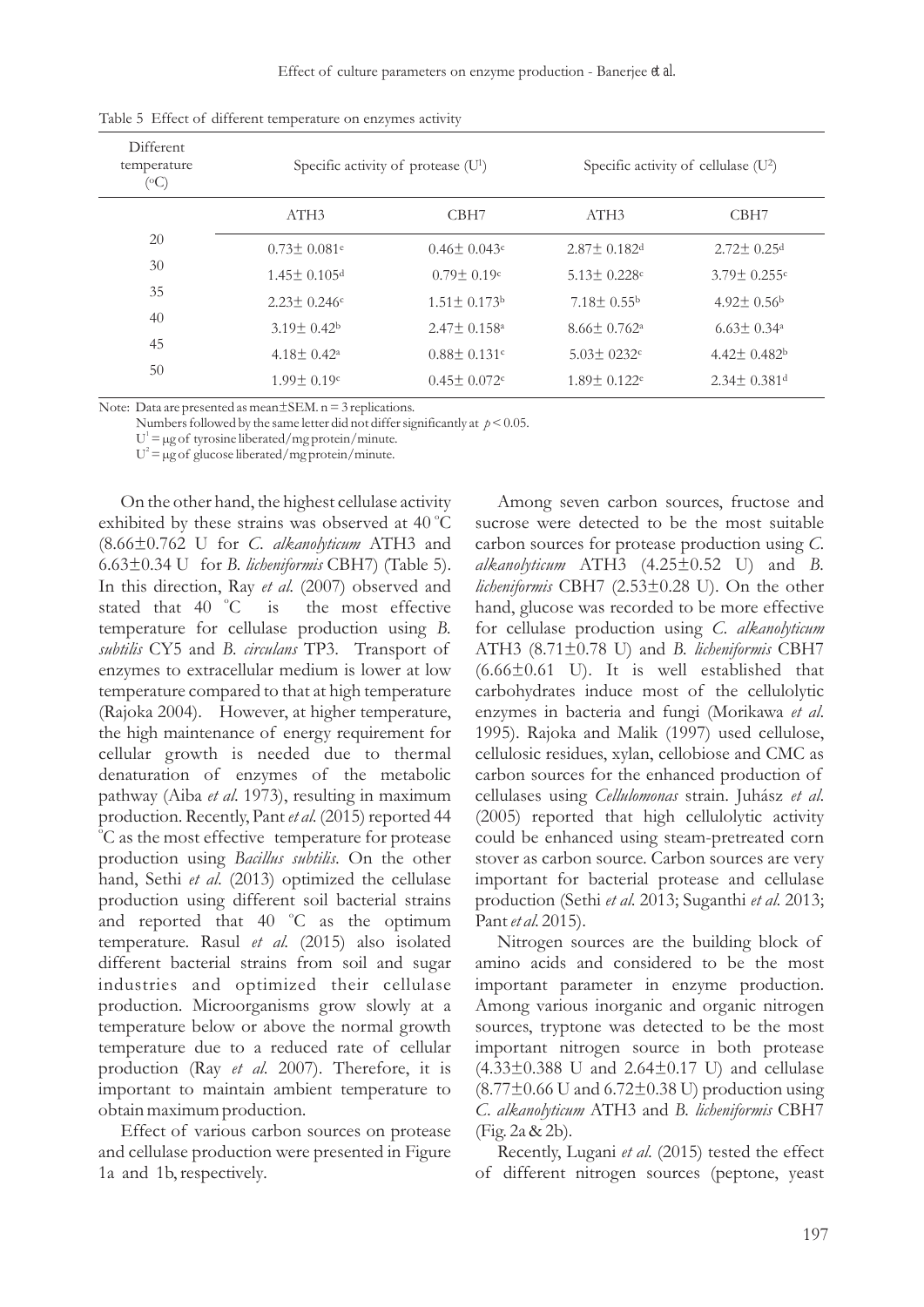

Figure 1 Effect of different carbon sources on enzyme production (Note: Glu = glucose; Mal = maltose; Sucro = sucrose; Lac = lactose; Arabi = arabinose; Fruc = fructose; Star = starch. Data are presented as mean $\pm$ SEM.  $a =$  protease activity; b = cellulase activity. U<sup>1</sup> = µg of tyrosine liberated/mg protein/minute; U<sup>2</sup> = µg of glucose liberated/mg protein/minute)



Figure 2 Effect of nitrogen sources on protease and cellulase production (Note:  $1 = \text{arginine}; 2 = \text{beef}; 3 = \text{tryptone}; 4 = \text{asperging}; 5 = \text{tyrosine}; 6 = \text{NH}_4\text{Cl}; 7 = \text{NaNO}_3; 8 = (\text{NH}_4)_2\text{SO}_4; 9 = \text{KNO}_3$ 10 = gelatin. a = protease activity; b = cellulase activity. Data are presented as mean $\pm$ SEM. U<sup>1</sup> = µg of tyrosine liberated/mg protein/minute;  $\overline{U}^2 = \mu g$  of glucose liberated/mg protein/minute)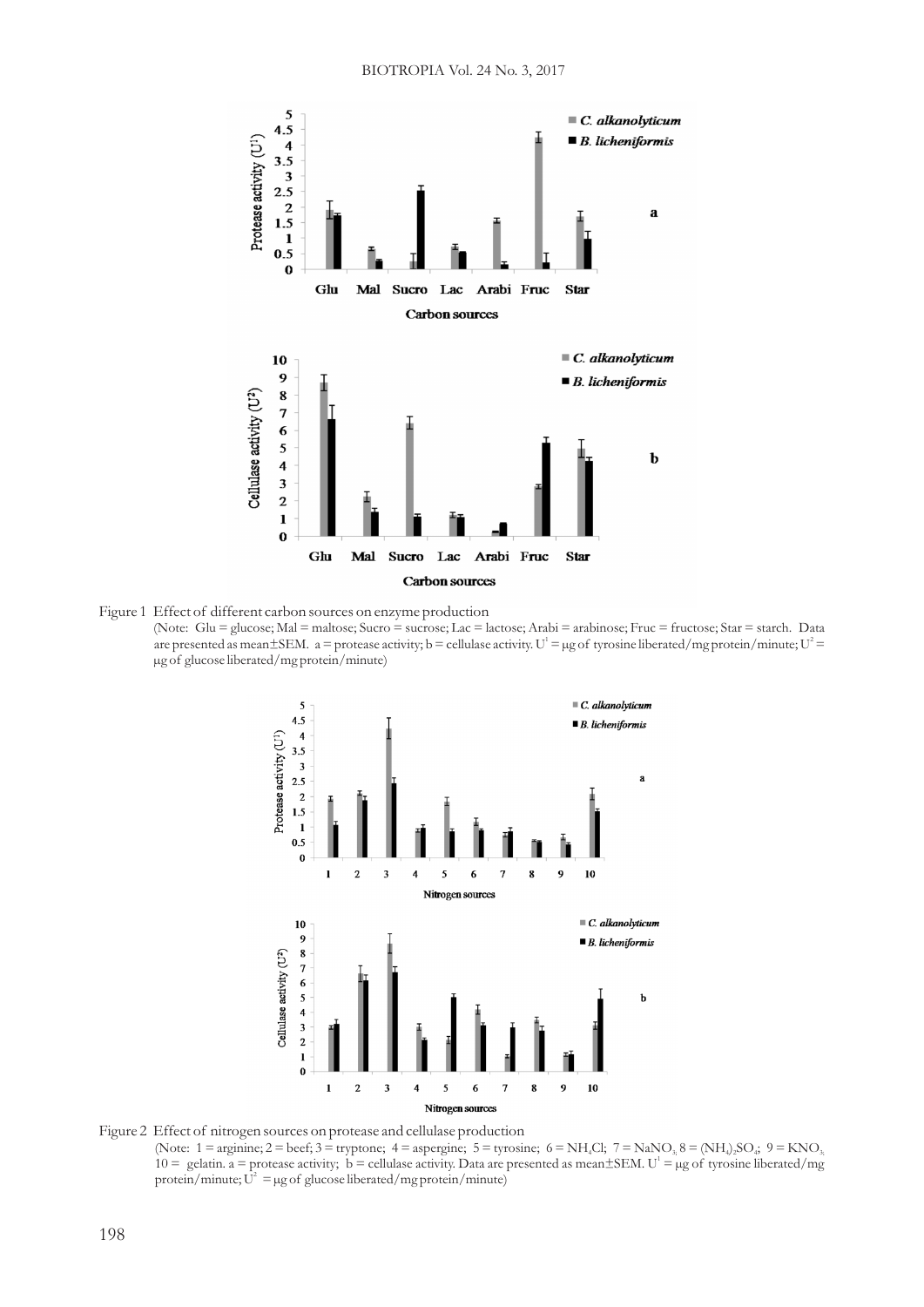extract, ammonium sulphate, ammonium chloride and ammonium nitrate) on cellulase production from bacterial source. Results of their investigation reported peptone as the effective nitrogen source in culture medium of *Bacillus* sp. Y3. In this direction, Ray *et al*. (2007) stated that organic nitrogen sources exert better result compared to inorganic nitrogen sources in cellulase production using *Bacillus subtilis* CY5 and *B. circulans* TP3. In recent years, the effects of nitrogen sources on bacterial protease production have also been reported by several researchers (Ray *et al*. 2012b; Suganthi *et al*. 2013; Nisha & Divakaran 2014; Pant *et al*. 2015). In the present study, inorganic nitrogen sources and other amino acids such as L-aspergine and tyrosine were the poor nitrogen sources for cellulase production. On the contrary, Spiridonov and Wilson (1998) found that  $NH<sub>4</sub>$  compounds are the most favorable nitrogen sources for protein and cellulase synthesis.

Bacterial flora existing in digestive tract represents a very important and diversified enzymatic potential (Ray *et al*. 2012a; Banerjee *et al*. 2013; Banerjee & Ray 2016). Extracellular enzymes production using bacterial flora not only helps in digestion, but also has great application in different industries (Saha *et al*. 2006; Roy *et al*. 2009; Ringø *et al*. 2012; Banerjee & Ray 2016). Among several enzymes, microbial protease and cellulase have high demand in different biotechnological industries such as food, leather, beverage and detergent (Banerjee *et al*. 2015b). Production of these different types of extracellular enzymes largely depends on medium compositions and different physical factors (Ray *et al*. 2012b). Medium optimization is the most important step to enhance the production in laboratory experiments and in fermentation industries. Until now, reports on optimization of enzymes produced by gut bacteria are scanty, and thus, extensive research should be conducted to fulfill the demand*.*

# **CONCLUSIONS**

This study emphasized on production maximization of bacterial protease and cellulase due to their important contribution in several biotechnological industries. Bacterial strains *Corynebacterium alkanolyticum* ATH3 and *Bacillus*

*licheniformis* CBH7 as active producer of extracellular protease and cellulase, might be useful in different industries like bakery, dairy, meat, like textile, food, laundry, paper, biofuel and brewing sectors.

## **ACKNOWLEDGEMENTS**

We are very much thankful to University Grants Commission (UGC), New Delhi, for financial support. We are also grateful to Department of Zoology, Visva-Bharati University, India, for providing such vast support.

# **REFERENCES**

- Agarwal T, Saxena MK, Chandrawat MPS. 2014. Production and optimization of cellulase enzyme by *Pseudomonas aeruginosa* MTCC 4643 using sawdust as a substrate. Int J Sci Res 4:1-3.
- Aiba S, Humphrey AE, Millis NF. 1973. Biochemical engineering. Second Edition. New York (US): Academic Press. p. 92- 127.
- Banerjee G, Ray AK, Askarian F, Ringø E. 2013. Characterization and identification of enzymeproducing autochthonous bacteria from the gastrointestinal tract of two Indian air-breathing fish. Benef Microbes 4:277–84.
- Banerjee G, Dan SK, Nandi A, Ghosh P, Ray AK. 2015a. Autochthonous gut bacteria in two Indian airbreathing fish, climbing perch *(Anabas testudineus*) and walking catfish *(Clarias batrachus*): Mode of association, Identification and enzyme producing ability. Pol J Microbiol 64:371-78.
- Banerjee G, Mukherjee S, Bhattacharya S, Ray AK. 2015b. Purification and characterization of extracellular protease and amylase produced by the bacterial strain, *Corynebacterium alkanolyticum* ATH3 isolated from Fish gut. Arab J Sci Eng 41:9-16.
- Banerjee G, Ray AK. 2013. Characterization and identification of protease and amylase-producing bacteria isolated from gastrointestinal of climbing perch, *Anabas testudineus*. Decan Curr Sci 9:150–59.
- Banerjee G, Ray AK. 2016. Bacterial symbiosis in the fish gut and its role in health and metabolism. Symbiosis  $72:1-11.$
- Barr BK, Hsieh Y-L, Ganem B, Wilson DB. 1996. Identification of two functionally different classes of exocellulases. Biochem 35:586–92.
- Beg KB, Gupta R. 2003. Purification and characterization of an oxidation-stable, thiol-dependent serine alkaline protease from *Bacillus mojavensis*. Enzyme Microb Technol 32:294-304.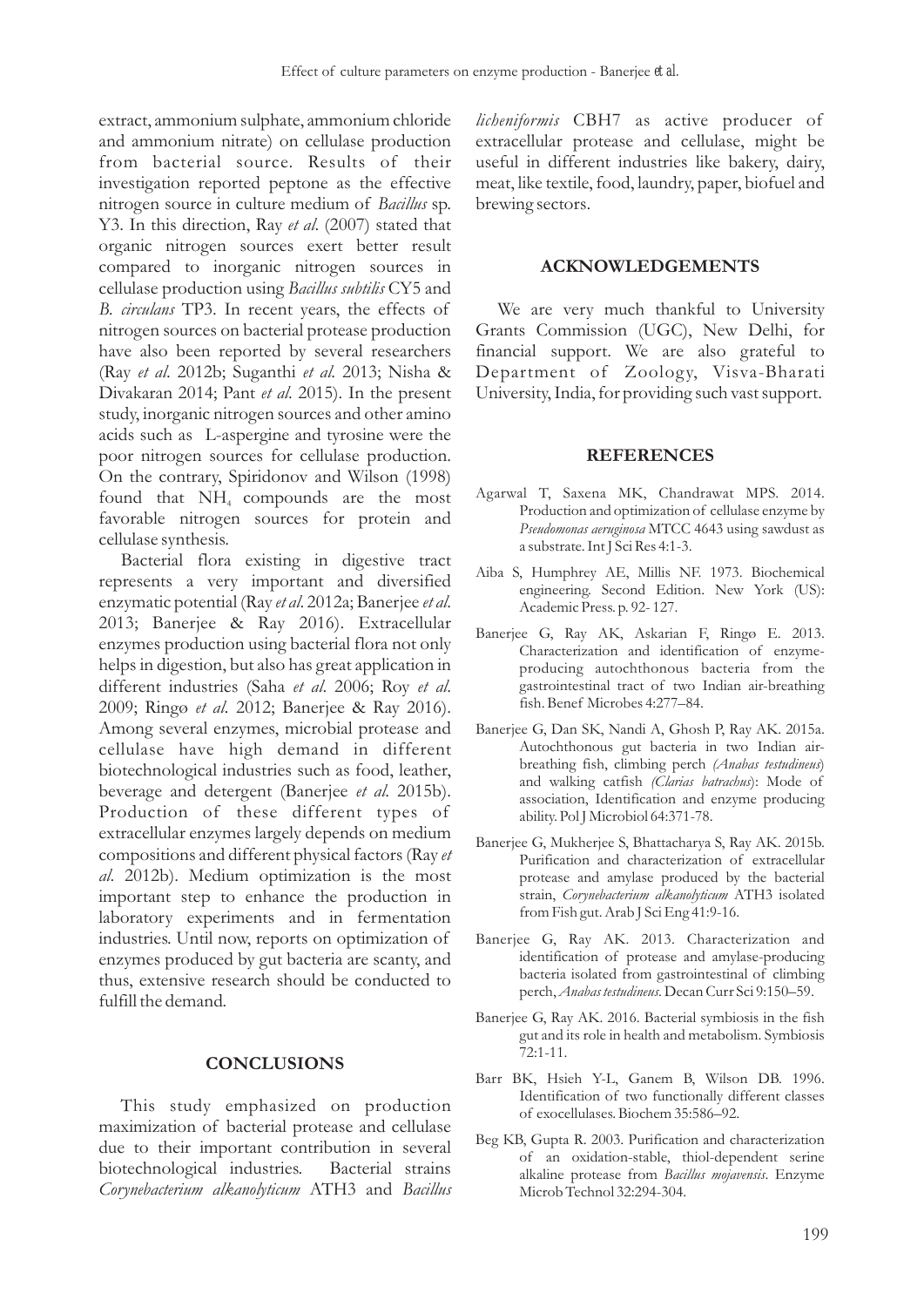- Denison DA, Kohen RD. 1977. Cellulase activity of *Poronia oedipus*. Mycologia 69:592–601.
- Duncan DB. 1955. Multiple range and multiple *F*-teat. Biometrics 11:1-42.
- Esakkiraj PG, Immanuel S, Sowmya M, Iyapparaj P, Palavesam A. 2007. Evaluations of protease producing ability of fish gut isolate *Bacillus cereus* for aqua feed. Food Bioprocess Technol Springer Sci 2:383-90.
- Fagade OE, Bamigboye OO. 2012. Effect of cultural conditions on the cellulase activity of bacterial species isolated from degrading corn cob. Arch Appl Sci Res 4:2540-5.
- Goodenough S, Goodenough P. 1993. Who needs cellulase? J Biol Educ 27:97–102.
- Goyal V, Mittal A, Bhuwal AK, Singh G, Yadav A, Aggarwal NK. 2014. Parametric optimization of cultural conditions for carboxymethyl cellulase production using pretreated rice straw by *Bacillus* sp. 313SI under stationary and shaking conditions. Biotechnol Res Int 2014:651839. DOI:10.1155/2014/651839.
- Gupta R, Beeg QK, Loranz P. 2002. Bacterial alkaline proteases: molecular approaches and industrial applications. Appl Microbiol Biotechnol 59:15-32.
- He S, Liang X-F, Li L, Sun J, Wen Z-Y, Cheng X-Y, ... Yuan X-C. 2015. Transcriptome analysis of food habit transition from carnivory to herbivory in a typical vertebrate herbivore, grass carp *Ctenopharyngodon idella*. BMC Genomics 16:15. DOI: 10.1186/s12864-015-1217-x.
- Hunt GR, Stieber RW. 1986. Inoculum development. In: Manual of industrial microbiology and biotechnology. Demain AL, Solomon NA, editors. Washington DC (US): American Society of Microbiology.
- Juhász T, Szengyel Z, Reczey K, Siika-Aho M, Viikari L. 2005. Characterization of cellulases and hemicellulases produced by *Trichoderma reesei* on various carbon sources. Process Biochem 40:3519- 25.
- Lincoln RE. 1960. Control of stock culture preservation and inoculum build-up in bacterial fermentations. J Biochem Microbiol Technol 2:481-500.
- Lowry OH, Rosebrough NJ, Farr AL, Randall RJ. 1951. Protein measurement with the folin phenol reagent. J Biol Chem 193:265–275.
- Lugani Y, Singla R, Sooch BS. 2015. Optimization of cellulase production by newly isolated *Bacillus*sp. Y3. J Bioprocess Biotech 5:264. DOI 10.4172/2155- 9821.1000264.
- Meyrath J, Suchanek G. 1972. Inoculation techniques effects due to quality and quantity of inoculum. In: Methods in Microbiology. Norris JR, Ribbons DW, editors. London (UK): Academic Press. p. 159-209.
- Morikawa Y, Ohashi T, Mantani O, Okada H. 1995. Cellulase induction by lactose in *Trichoderma reesei* PC-3-7. Appl Microbiol Biotechnol 44:106-11.
- Nisha NS, Divakaran J. 2014. Optimization parameters for alkaline protease production by bacterial isolates from different coastal regions of Tamil Nadu, India. Int J Curr Microbiol Appl Sci 3:500-5.
- Pant G, Prakash A, Pavani JVP, Bera S, Deviram GVNS, Kumar A, ... Prasuna RG. 2015. Production, optimization and partial purification of protease from *Bacillus subtilis*. J Taibah Univ Sci 9:50-5.
- Pastor MD, Lorda GS, Balatti A. 2001. Protease ostentation using *Bacillus subtillis* 3411 and amaranth seed meal medium at different aeration rates. Braz J Microbiol 32:6-9.
- Rajoka MI, Malik KA. 1997. Cellulase production by *Cellulomonas biazotea* cultured in media containing different cellulosic substrates. Bioresour Technol 59:21-7.
- Rajoka MI. 2004. Influence of various fermentation variables on exo-glucanase production in *Cellulomonas flavigena*. Electron J Biotechnol 7:256–63.
- Rao BM, Tanksale MA, Ghatge SM, Deshpande VV. 1998. Molecular and biotechnological aspects of microbial proteases: Microbiol Mol Biol Rev 62:597- 635.
- Rasul F, Afroz A, Rashid U, Mehmood S, Sughra K, Zeeshan N. 2015. Screening and characterization of cellulase producing bacteria from soil and waste (molasses) sugar industry. Int J Biosci 6:230-8.
- Ray AK, Bairagi A, Sarkar GK, Sen SK. 2007. Optimization of fermentation conditions for cellulase production by *Bacillus subtilis* CY5 and *Bacillus circulans* TP3 isolated from fish gut. Acta Ichthyolo et Piscat 37:47-53.
- Ray AK, Ghosh K, Ringø E. 2012a. Enzyme-producing bacteria isolated from fish gut. A review. Aquacult Nutr 18:465-92.
- Ray AK, Mondal S, Roy T. 2012b. Optimization of culture conditions for production of protease by two bacterial strains, *Bacillus licheniformis* BF2 and *Bacillus subtilis* BH4 isolated from the digestive tract of bata, *Labeo bata* (Hamilton). Proc Zool Soc 65: 33-9.
- Ringø E, Zhou E, Olsen RE, Song SK. 2012. Use of chitin and krill in aquaculture – the effect on gut microbiota and the immune system: a review. Aquacult Nutr 18:117-31.
- Roy T, Mondal S, Ray SK. 2009. Phytase producing bacteria in digestive tract of some fresh water fish. Aquacult Res 40:344-53.
- Saddler JN 1993. Bioconversion of forest and agricultural plant residues. Biotechnol Agricul 9:349.